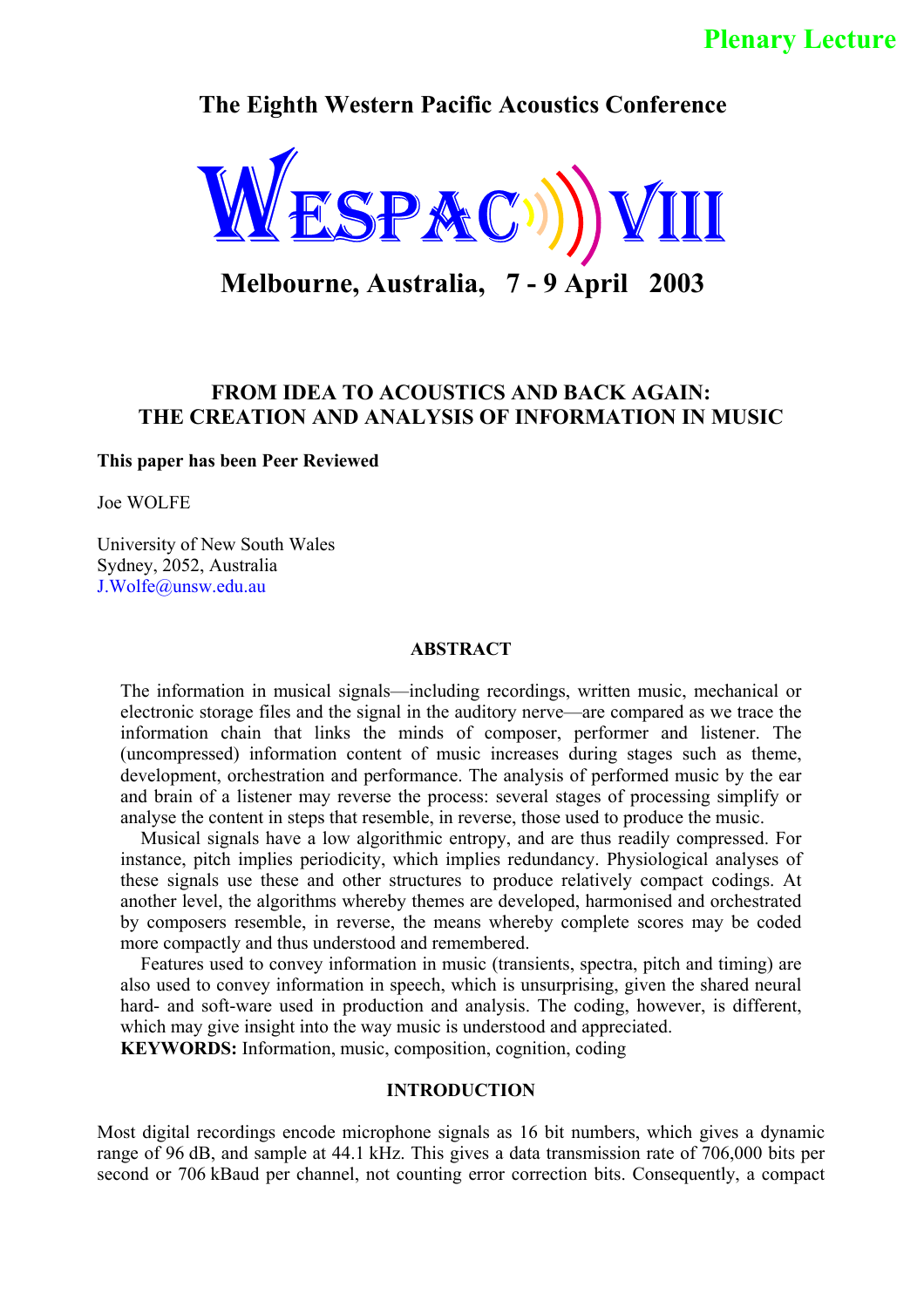disc (CD) can store about a thousand megabytes of data: enough to store several hundred novels, or about eighty minutes of recorded music. This raises the questions: Where do these data come from? How much is provided by the composer, by the players and the instruments?

What happens to that torrent of data when it reaches the listener? The Baud rate delivered by a CD—one and a half million bits per second—appears to be equivalent to a novel every several seconds. Can our ears and brains cope with such a rate? And finally: Why do we like it?

As a composer and acoustical physicist, I was invited to address these questions from both sides. Here I suggest some answers, and indicate where research is currently looking for others.

**Data compression**. Data files can often be simplified or compressed because they contain much redundancy. For instance, a CD could contain 75 minutes of 1 kHz test tone. This is redundancy on a scale of 1 ms: to a suitably sophisticated receiver, the signal could be sent as the text instruction "p = (1 mPa) sin (2 $\pi$ t/ms), 0 < t < 4,500 s", which requires only 352 bits in ASCII. For an example of redundancy on a longer scale, consider "house music" in which short sound segments are sampled and repeated many times.

Kolmogorov [1] and Chaitin [2] independently introduced algorithmic entropy to quantify the difference between unpredictable and redundant signals. To paraphrase Chaitin, consider two binary numbers:

> 1011110010001101010110111011000001101010 and 0101010101010101010101010101010101010101.

The first "looks" random: it was obtained by tossing a coin forty times. The simplest way of transmitting that number is sending the number itself. The second does not "look" random: it can be reconstructed from the instruction "print '01' twenty times". That instruction contains more than forty bits of information, but for a very long predictable number, the reproduction instruction may be rather smaller than the number (e.g. the 208 bit instruction "print '01' a million times" produces a 2 million bit output). The algorithmic entropy is proportional to the number of bits of information in the minimum message needed to reconstruct a signal. (It is thus proportional to the log of the number of permutations and consistent with Gibbs' definition.) The more simple or predictable a signal, the lower its algorithmic entropy and the more it may be compressed. Conversely, the richer in information, the higher the entropy, and the more it resembles a random signal—at least to a receiver that cannot decode it. (When sound signals are stored to be heard by humans, they are often compressed using the MPEG (mp3) algorithms. These take advantage of masking in human hearing: one frequency band may mask others, so the masked sounds are omitted. A reconstructed MPEG waveform produces an auditory illusion: it has little resemblance to the original waveform, but sounds very similar.)

Recorded music has relatively small algorithmic entropy. Indeed its underlying order, at several different levels, is one of its attractions. At the lowest level, there is high redundancy in the waveform. A note with a definite pitch is quasi-periodic: one cycle with the pitch period is followed by many others very like it. Of course, in real, interesting instruments, the periodicity is only approximate: transients and vibrato lead to varying waveforms, as do non-harmonic components in percussion and plucked strings.

Systems of music notation take advantage of this redundancy. In standard (Western) notation, vertical positions of notes on the staff (plus accidentals) specify pitches and thus, approximately, frequencies. A discrete set of note symbols, plus a few other data (tempo and articulation), specify durations. Some information about the type of waveform (and much else) is contained in a word at the beginning of the music: the name of the instrument that is to play it. From this relatively small data set, performers and instruments construct complete waveforms.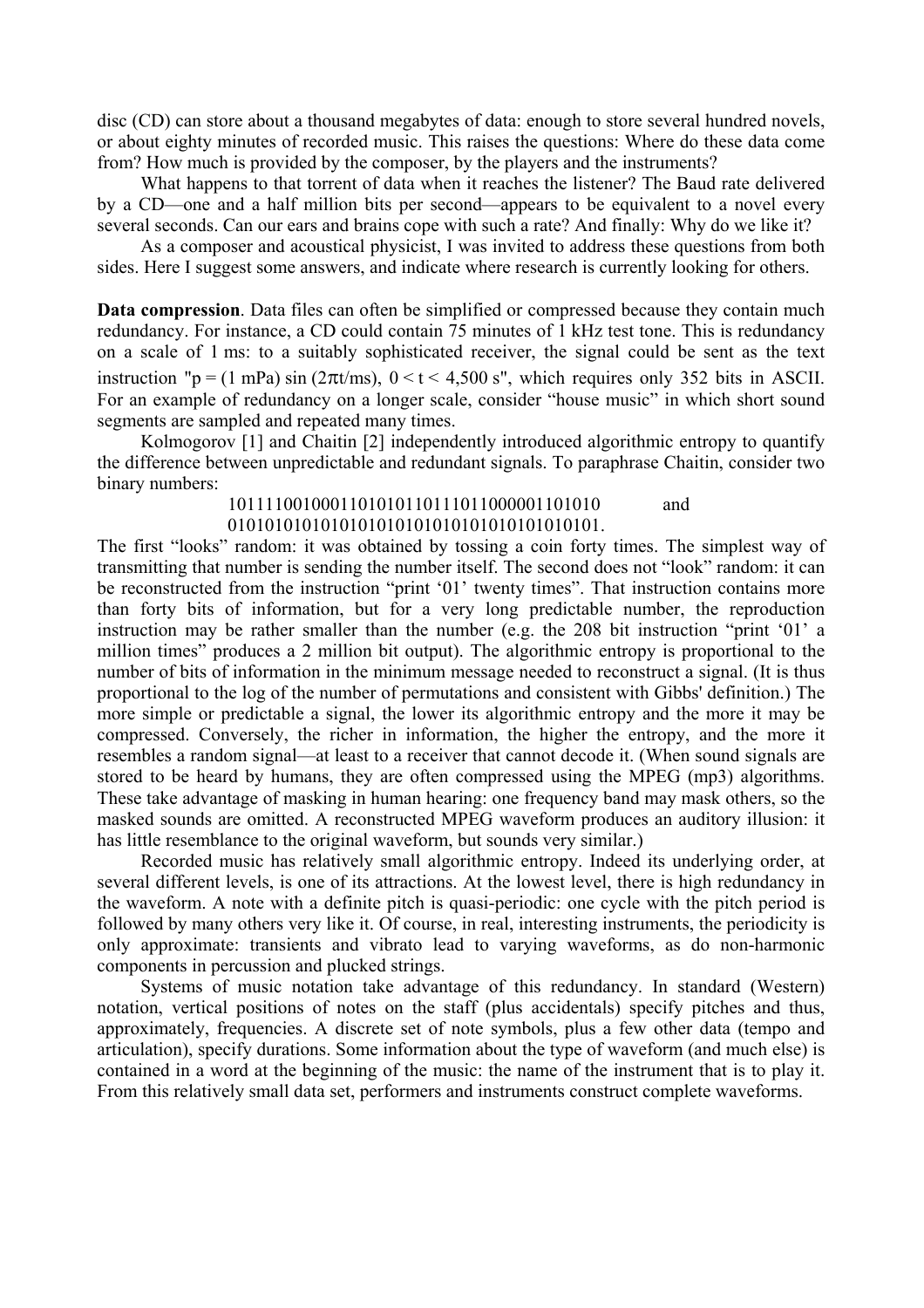

Fig. 1. Four digital storage media. (a) The cylinder and comb from a music box play 16 bars from *Lara's Theme* (M. Jarre). The 18 tines of the comb have different masses and thus play different notes when struck by spikes on the cylinder. It has 18 parallel channels—circles round the cylinder. The loudness is binary (spike or no spike, note or no note). The timing is in principle analog, but is here quantised in multiples of 1/12 of a bar. The uncompressed data content of this cylinder is therefore 18 x 12 x 16 = 3456 bits. (b) The pianola roll in the background also has parallel binary channels, but the length of the hole determines the time the strings sound before the damper is replaced. In that sense, both duration and timing could be analogue, but again they are quantised in this example. The uncompressed data content is 35,000 bits per metre. (c) Standard Western music notation is (largely) parallel binary digital coding: each line and space (parallel channels) represents a pitch, though that pitch can be varied by sharps and flats. The time coding is encoded digitally in symbols (see Fig 2). This example (*The Rite of Spring*, I. Stravinsky) has about 30,000 bits on this page, which lasts a few seconds, using a coding somewhat like that in Fig 2c. (d) The CD also carries a binary digital signal ("pit" or "no-pit" in the track) but it is different in all other aspects. The signal is carried in serial rather than in parallel, and it encodes numbers that are proportional to the pressure of a sound wave. This CD records about  $5 \times 10^9$  bits, not counting error correction bits. The storage efficiencies are approximately: a)  $5 \times 10^5$  bit.kg<sup>-1</sup>, b)  $10^6$  bit.kg<sup>-1</sup>, c)  $10^7$  bit.kg<sup>-1</sup>, d)  $3 \times 10^{11}$  bit.kg<sup>-1</sup>. The apparatus required for re-creation varies greatly in size: that for (a) is shown ( $\sim 0.01$  kg), that for (c) is  $\sim 10^4$  kg, including the orchestra.

**The information content of written music** is relatively easy to quantify because written music is digital in pitch and in time: relatively small sets of discrete pitches and durations are used. In contrast, performed music is only approximately digital: musicians make fine adjustments to the durations and timing and, except for keyboard players, adjust the pitch slightly according to context. These adjustments contribute to musical interpretation, to which we shall return.

Fig. 2 shows a short example: the first two phrases of the theme of the slow movement in Mozart's clarinet concerto. One way of coding it is to sample the pitch regularly in time. The lowest suitable sampling frequency is the metronome marking times the lowest common multiple of its subdivisions. Most simple themes could be adequately sampled at a rate of order 10 Hz. Five octaves (61 notes) covers the range of most orchestral instruments and can be coded with 6 bits (i.e.  $61 < 2<sup>6</sup>$ ), so the notes and rests could be coded at about 60 bits.s<sup>-1</sup> (60 Baud).

Most notes are longer than the sampling time, however, so this signal can be compressed by coding for the durations of the notes as well as their pitch. Traditional notation does just this, *inter alia* (Fig 2b). The bar lines appear to be redundant, but to musicians they also give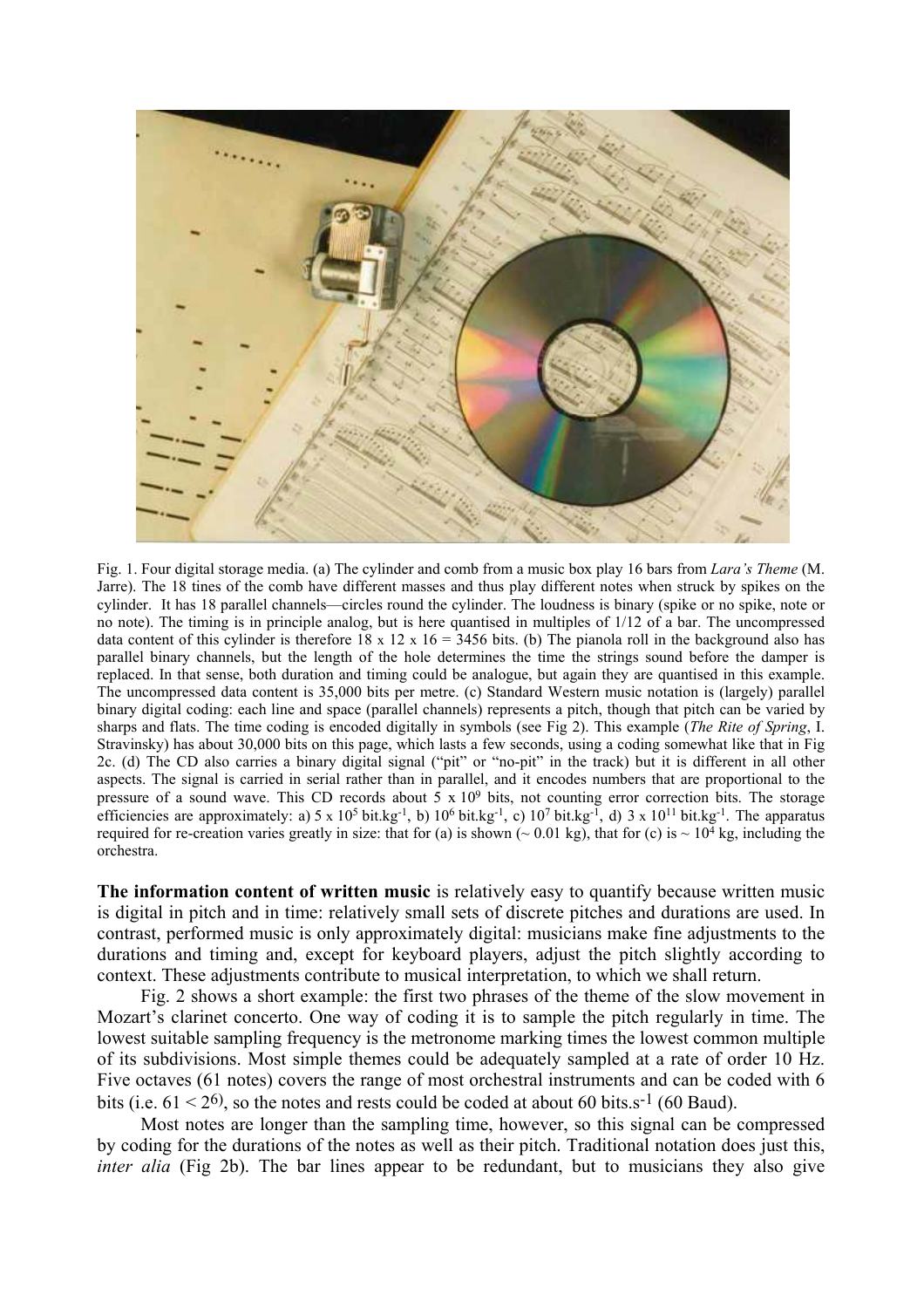contextual information relevant to musical expression [3]. They also provide a correction mechanism for accumulated errors in duration decoding.

Figure 2c shows how a simplified binary parallel coding can represent those aspects of traditional notation used here. This example has a data content of 266 bits and, over a duration of about 13 s, a transmission rate of only 20 Baud. No correlation between the quantity of information and its value is implied, of course: many people consider this 266 bit theme more valuable than, say, a Gbyte of white noise!

The encoding used by music sequencers is close to that of music notation. These, the electronic progeny of the musical automata in Fig 1, are computer programs that output signals to synthesisers via a standard Music Industry Digital Interface (MIDI). The MIDI standard transmits data at 31.25 kBaud in serial form. This permits parallel voices and a range of instructions, and its design allowed bandwidth for further developments. Alternative coding protocols have been proposed [4]. More sophisticated representations include expression variations in loudness, amount of vibrato, fine adjustments to pitch and to timing [5,6].



Fig. 2. Three ways of coding the first four bars of the theme of the slow movement of Mozart's clarinet concerto. (a) is a semilog plot of the pitch frequency as a function of time. On the time axis, the larger tics are bars (measures) and the smaller are beats. On the frequency axis, the larger tics are octaves. Notes an octave apart have the same letter name e.g. C5 and C6. The reference frequency is the note called C0, which is currently about 16.3 Hz. The smaller tics are one twelfth of an octave (ie a

frequency ratio of  $2^{1/12} \approx 1.059$ ). These are called equal-tempered semitones: they correspond to the notes on an electronic keyboard. (b) is essentially traditional notation. The vertical and horizontal axes have been adjusted to make it an exactly semi-log plot by varying the spacing between lines, which may represent 3 or 4 semitones. The shapes of notes are a digitised code for duration that has several advantages over the analog time scale used in (a). (c) is a parsimonious parallel binary coding, which is more akin to traditional notation than to (a). The pitches of notes are shown by their octave (top 3 bits) and the note names (next 3 bits) with the most significant bit at the top. The next 2 bits allow for accidentals (sharps, flats and naturals) that are not needed in this example unless the key signature is omitted. The next bit indicates slurs: whether the note is continuous with the preceding one (the curved lines or slurs in (b)). The next bit indicates a rest (silence) of the appropriate length. The next 3 bits show the negative log durations with respect to a whole note. Semibreves, minims, crotchets, quavers and semiquavers (whole, half, quarter, eighth and sixteenth notes) are represented by 000 to 100. 101 is used for a bar line. The final bit allows an increase of 50% in duration (indicated by a dot in (b)). The duration code 111 is reserved as a signal to toggle the coding to text, so that occasional data such as tempo, key signature, expression marks can be added more efficiently. (The unequal spacing of channels is a guide for the eye only.)

Another crude but pragmatic way of computing data content is to look at the data files of note processors. These are to music what word processors are to text, and are widely used by composers and editors to write and to print music. They store written music in digital files that are similar to, but more elaborate than that in Fig 2c. On my hard disc is a 160 kbyte note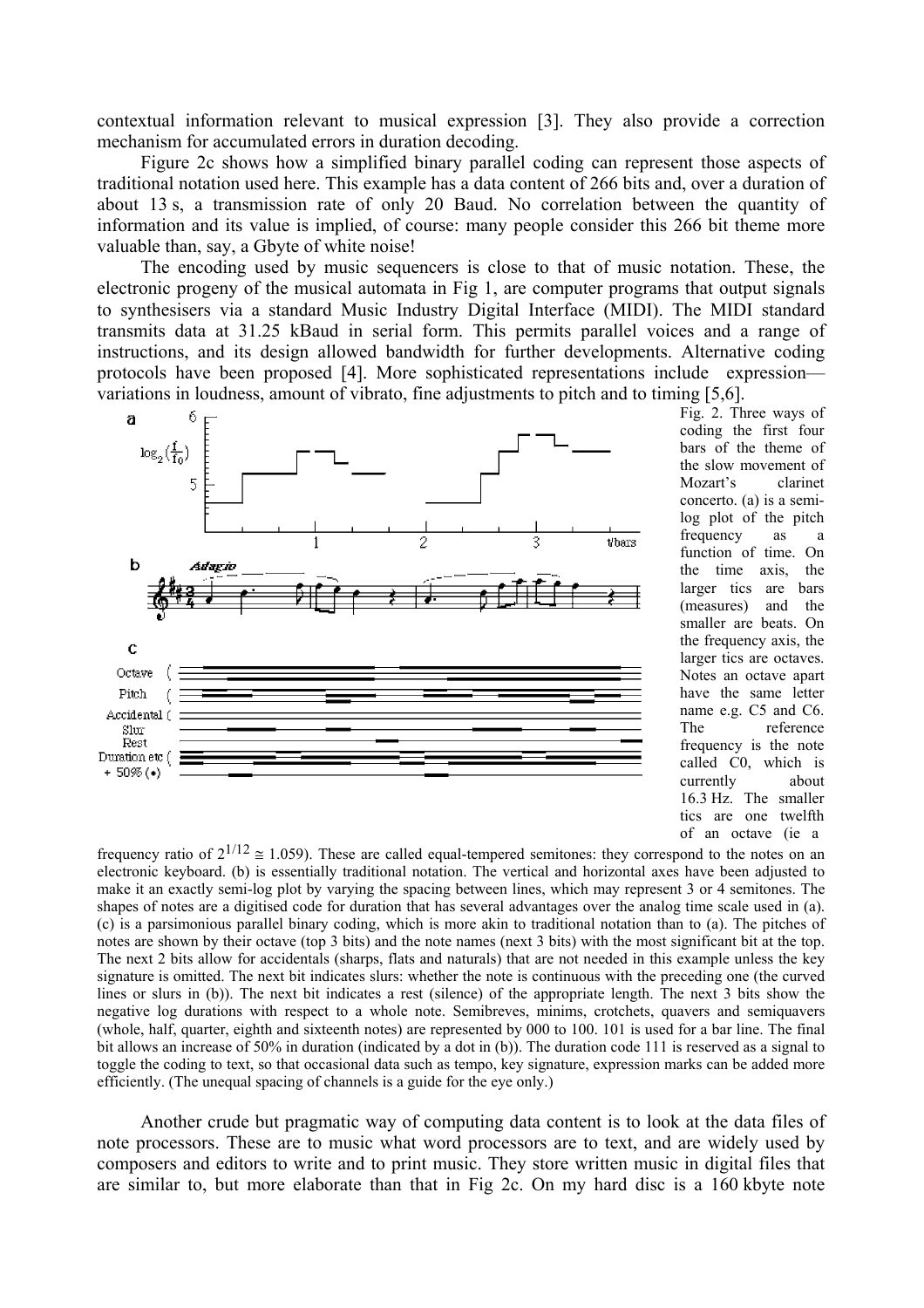processor file for a symphonic work. It takes 23 minutes to play, and so its printed score delivers data to the conductor at an average rate of 900 Baud, or 900 bits per second. To achieve the same transmission rate reading this article (not counting figures), one would need to read it at 1100 words per minute. It should be noted that conductors do not absorb all the information in a score in real time (anonymous personal communications).

While comparing written music and written text, it is worthwhile contrasting them as well. One difference is cultural: more people can read text than can read music. Even to those literate in both, however, the aural re-creation is more important in music. Most musicians prefer hearing performances to reading scores, whereas I expect that most text-literate people prefer reading novels (at a rate of several hundred Baud) to hearing them read aloud. In both cases, the auditory transmission contains a great deal more information than does the written version.

#### **The origin of information in music**

 $\overline{a}$ 

Melodic and harmonic structures are good examples of redundancy. In a high information/ high entropy signal, all pitches would occur in approximately equal numbers and it would be impossible to predict the next note: a high information signal sounds or looks random. Music is ordered[1,](#page-4-0) and this order makes music files compressible.

The generation of information is easy to follow in (Western) concert music because it is usually written down at several different stages, which may be (i) motifs; (ii) their extension to melody, their transformation and development; (iii) the addition of other voices (usually in harmony or polyphony); and iv) orchestration or arranging. In formal music, this results in an orchestral score. In less formal music, analogous processes may lead to a score that is stored in one or more person's memory. In improvised music, the entire "score" may never be stored.

A motif is a characteristic phrase of several notes. The opening four notes of Beethoven's fifth symphony is an example, of which more anon. A motif is usually the origin of a musical composition. Several different pitches over a modest pitch range, and allowing for several different note durations, implies a possible information content of a few hundred bits.

Although the production of this information is difficult to study in detail, textbooks on composition give advice on producing motifs from simpler patterns. Schönberg [7], for example, gives numerous examples of how musically interesting phrases can be constructed from the three notes of a major chord by adding passing notes, repetitions, upbeats, appoggiaturas and alterations of notes. Many composers use comparable techniques to produce melodies.

The processes used by human composers are rarely written down, and are difficult to study explicitly [3]. It may seem prosaic to speculate that they are algorithms (as yet unknown) operating on aspects of the composer's background and stimuli, but to do otherwise seems to lead to Cartesian dualism. A range of explicit automata have been devised to create melodies. A famous example is the dice music attributed to Mozart, in which casting a die decides among several possible subunits. In electronic versions, a random number generator replaces the die. Further, while Mozart's subunits are musical phrases, some composition algorithms start with a scale of notes, some random input and a set of rules. Various automatic composers have thus been devised [8] since Harry Olsen created one in 1951 using rules generalised from the songs of Stephen Foster [9]. Michael Smetanin is an example of a contemporary composer who has used simple rules or algorithms to create musical compositions. It is difficult for an outsider to judge the success of such algorithms *per se*, however, because there is usually some discretionary intervention by a human at the input or output stage. In 'Strange Attractions', Smetanin [10] chose a particular algorithm because it gave melodies that he found attractive. An extreme example of choosing an algorithm and then letting nature take its course is 'White Knight and

<span id="page-4-0"></span><sup>1</sup> Predictability necessarily implies redundancy. Hearing an unknown piece of tonal music from which some notes had been replaced with obvious blanks, many listeners would be able to guess the missing notes with better than chance scores, just as yo\_ cou\_d gues\_ the \_issing lette\_s in this sentence.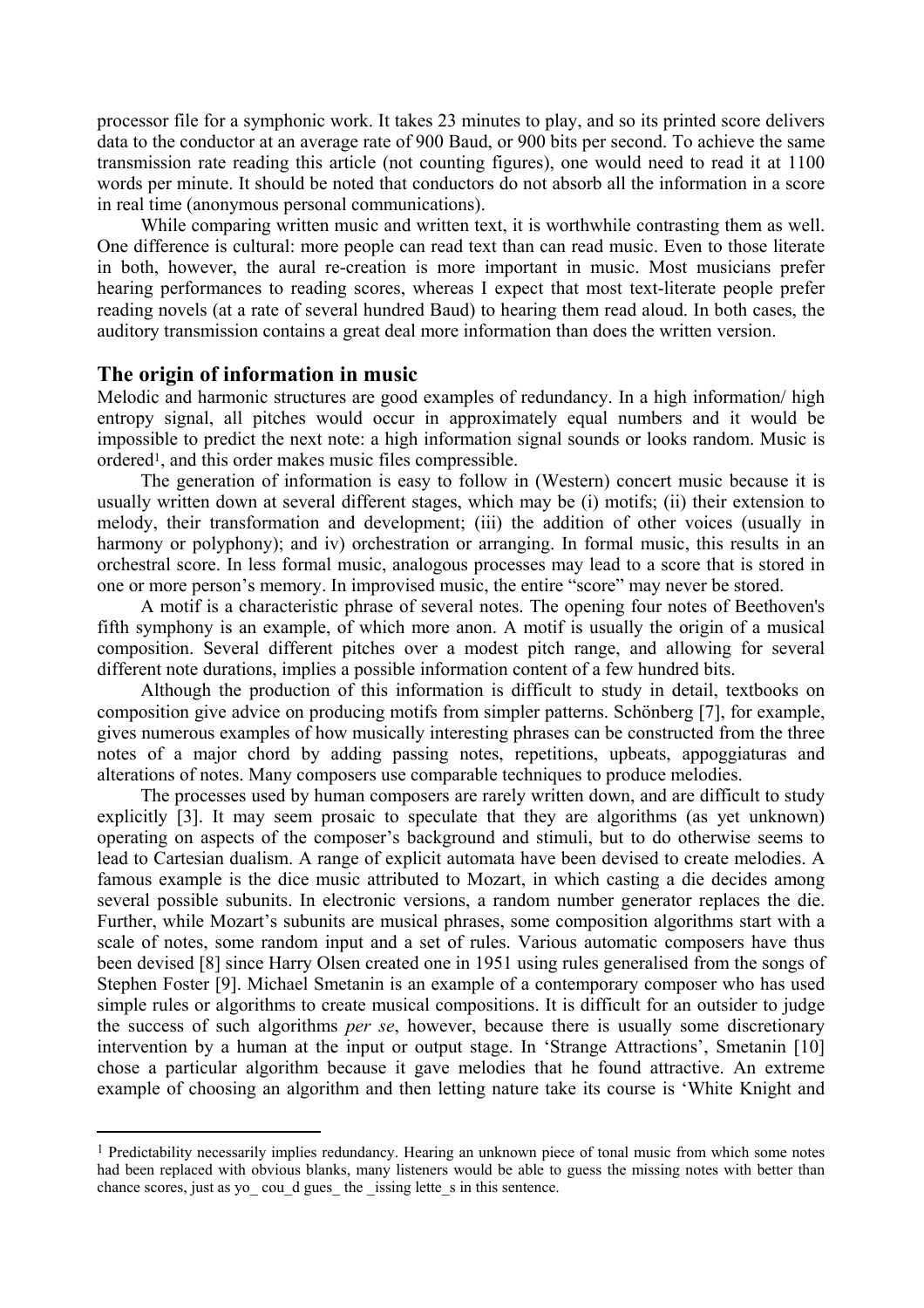Beaver' by Martin Wesley-Smith [11], in which the composer assigns a note to each of the four bases of the DNA code, and then notates musically a section of the genome of the bacterium *E. coli*[2.](#page-5-0) For other examples given of tunes created by various algorithms, however, it is usually the case that only the 'best' results are presented—so human decision-making has intervened at the output stage.

Use of a set of "rules" or fashions to generate combinations of notes and then a decision about which ones to keep is a simple model for the way some human composers work. The "rules" need not be laws (such as "the leading note always rises"[3\)](#page-5-1) decreed by some authority and observed by composers [12]. Rather they may be habits or tendencies in styles of music. For instance, virtually all composers recognise the octave as the most important and harmonious interval. Even the 'democratisation' of intervals by serialist composers leaves the octave as a special case [13]. In this case there is a physical explanation: the harmonics of a particular note are a subset of those of the note one octave below, so adding an octave does not, or need not, add any new frequency components. In other cases, the "rules" have more complicated origins: for instance, most composers confine themselves to scales with twelve semitones to the octave. This has a little to do with the physical basis of harmony [14], but it also has to do with what conventional instruments and players can play, what we are used to hearing, and a series of compromises among consonance and keeping the number of notes small. The "rules" for composition in most styles would be difficult to list specifically, but the musical heritage and education of the composer must incline him/her towards some patterns and combinations. Composers have a variety of processes (algorithms) for transforming an old motif into a new one, such as inverting it, changing the rhythm, reversing it, changing one or more intervals [15]. Perhaps the most important stage in producing a good motif is deciding which of many candidates is good. This process, while difficult to analyse, is at least comprehensible because many music lovers claim an ability to discern a good theme from a bad.

Thus, in one common method of composition, input data and a series of different, often unconscious algorithms generate a short phrase or idea with perhaps some tens or hundreds of bits. This may be developed into a longer melody. In written music the data content increases in proportion with the length of the melody, but many of the extra data thus produced are redundant (in the scientific sense). The "same" motif may be repeated, transposed, inverted and otherwise transformed to create a much larger work. For one example, note the similarity in the two phrases in Fig. 2. For another, consider the famous opening phrase of Beethoven's fifth<br>symphony:  $\frac{1}{\sqrt{2}}$   $\frac{1}{\sqrt{2}}$   $\frac{1}{\sqrt{2}}$   $\frac{1}{\sqrt{2}}$   $\frac{1}{\sqrt{2}}$   $\frac{1}{\sqrt{2}}$   $\frac{1}{\sqrt{2}}$   $\frac{1}{\sqrt{2}}$   $\frac{1}{\sqrt{2}}$   $\frac{1}{$ 

 $\equiv$  Much is made of this simple phrase: the motif of three quavers followed by a descent of a third is used dozens of times in the beginning. Simple modifications of it occur in almost every bar of the movement: it is transposed to different positions in the scale, the final interval is changed to a second and sometimes a fourth, the last of the quavers sometimes falls, or the whole phrase is inverted in pitch. Further variants appear in the other movements.

The redundancy or structure that is created by repetition with variation is very common in melodies. In the sixteen bar 'Freude' air of Beethoven's ninth, for example, the phrase of the first four bars is repeated with slight variations in bars five to eight and thirteen to sixteen. This pattern (a,a,b,a) is extremely common, especially in songs. On a larger time scale, redundancy through explicit repetition is so common that a variety of notations exist, including various repeat signs and 'goto' statements.

 $\overline{a}$ 

<span id="page-5-0"></span><sup>&</sup>lt;sup>2</sup> Does it sound like something that came out of a human colon, one might ask. There are only four notes and they are not discordant. It sounds pleasant and musical, but this listener cannot readily extract a musical meaning.

<span id="page-5-1"></span><sup>3</sup> This rule shows a good example of redundancy: if the leading note were *always* followed by the note above, then an encoding could omit the latter, just as one could omit the "u" following "q" in coding English.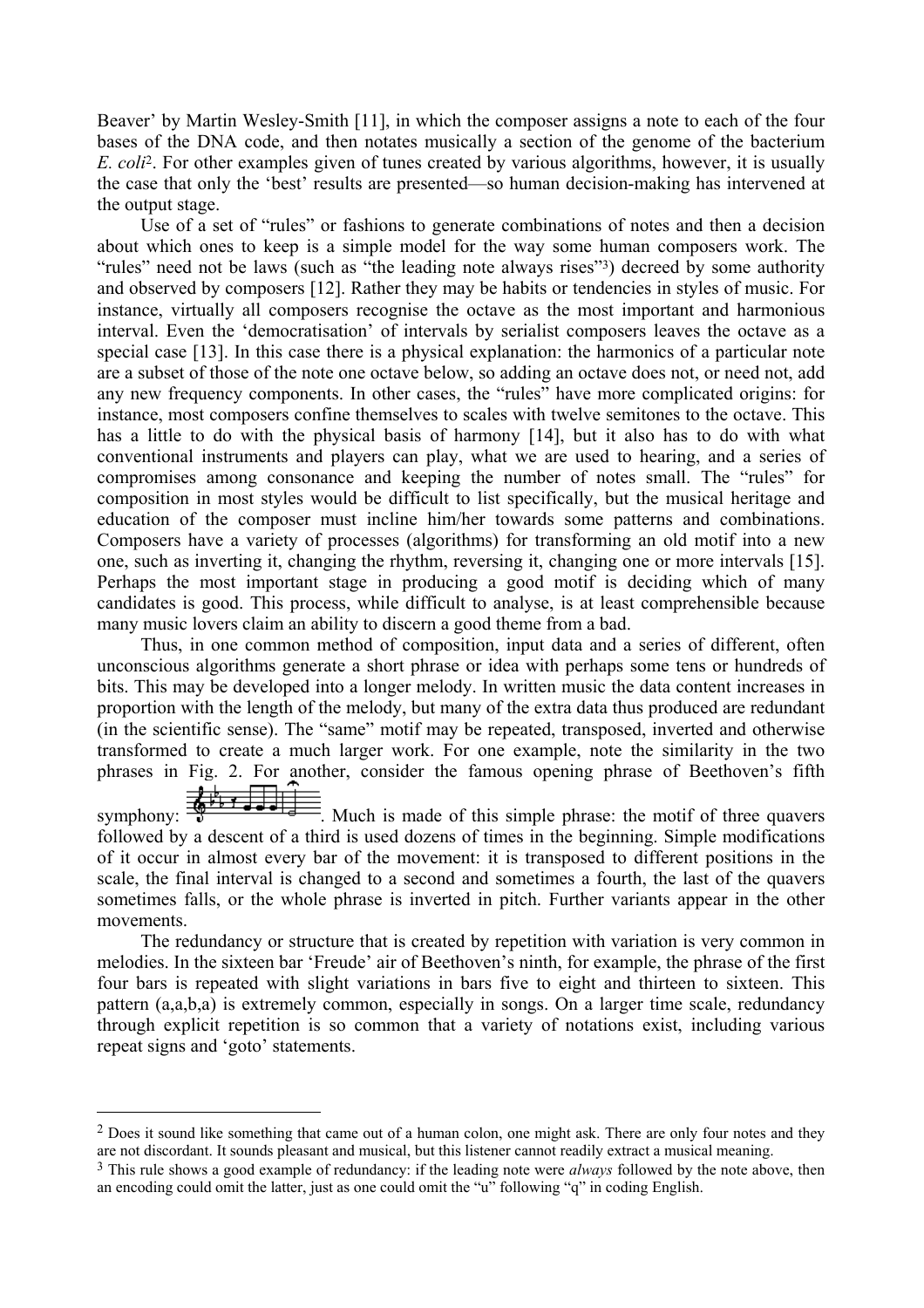In formal music there is often a development section in which the original idea is variously transformed: it may appear in different keys, different rhythms, inverted or melodically varied or decorated. The transformed phrase is often sufficiently different that a simple coding cannot easily reduce the length of the simplest representation. The data contained in such sections are thus created by treating the input data (the initial phrase). The existence of important structures with a variety of time scales<sup>4</sup> have made it difficult to formalise or to automate this operation, however. Further, selection among different algorithms and outputs is again an important process. (See the discussions in [3,16].)

Adding harmonies and counter melodies to a principal melodic line adds more data, but in some instances the extra data have relatively great redundancy. A canon is an extreme case in which the original melody accompanies itself with a phase lag, so the only extra information required is the period of the delay. In a fugue, the same or a similar melody enters with a delay, and often a symmetry operation, i.e. transposed or inverted in pitch, with doubled or halved rhythm. In these cases, and in polyphony, several parallel channels of melody are of approximately equal importance. In much music however, there is one melody (or foreground) of pre-eminent importance and a harmony or accompaniment (middleground and background).

In many musical styles the harmony is subject to rules (of varying strictness), which to some extent limit the freedom of other voices and thus introduce further redundancy. Students of (Western) harmony will agree: it often seems that the combination of strict harmony rules and voice/instrument ranges, when applied to the melody set in a harmony exercise, allow only a small number of possible 'solutions'. In many styles of music the second most important line is the bass. If strict harmony rules are applied to a given melody and bass line, the possibilities for further parts is severely limited. Altos and tenors in choirs, or the players of second violin or viola sometimes feel that theirs are the 'left over' notes and that the result is a part that is less interesting than the top or bottom lines. Strict rules are extreme examples [12], but it is rare that harmony or polyphony is without rules, whether formal or informal, rigorous or fuzzy. Thus the generation of the harmony or accompaniment is often aided by the operation of algorithms on the information in the melody [18,19]. Sometimes the harmony is coded in a compact but inexplicit way, such as chord symbols or figured bass. Some of its information (the chord) is sufficiently important that the composer chooses to specify it, but the octave in which the notes occur, or their timing, is left to the performer.

**Information other than notes,** including articulation, ornamentation and expression marks, may be written above or below the musical staff, to convey information about pitch and duration (e.g. trill, staccato etc.) in ways that are more compact and legible than the explicit notation. Others carry information about loudness, articulation and tempo (*pp*, *sfz*, *accel.* etc). Others, particularly in contemporary music, contain instructions about timbre or tone colour [20]. Schönberg proposed the development of Klangfarbenmelodie (tone colour melody) in which changing patterns and structures of timbre would attain a status similar to that of changing pitch in traditional melody. Achievement of this aim might require extra data at a rate of tens or hundreds of bits per second. Some contemporary concert music contains highly specific instructions for performance, sometimes even several instructions per note. Where pitch intervals less than a semitone (microtones) are explicitly required this is indicated by further qualification (half flat etc.). The requirement for slight pitch adjustments is usually implicit: most musicians do not play exactly tempered scales but, according to musical context, make fine adjustments.

One of the most important instructions about timbre is the name of the instrument that plays each part. Orchestration, the process of distributing the parts among the instruments of the

<span id="page-6-0"></span><sup>4</sup> For example, the use of time-series analysis to predict the next note from the previous several notes may work well for short time scales, but is prone to wander rapidly among keys. Reviewed by Dubnov and Assayag [17].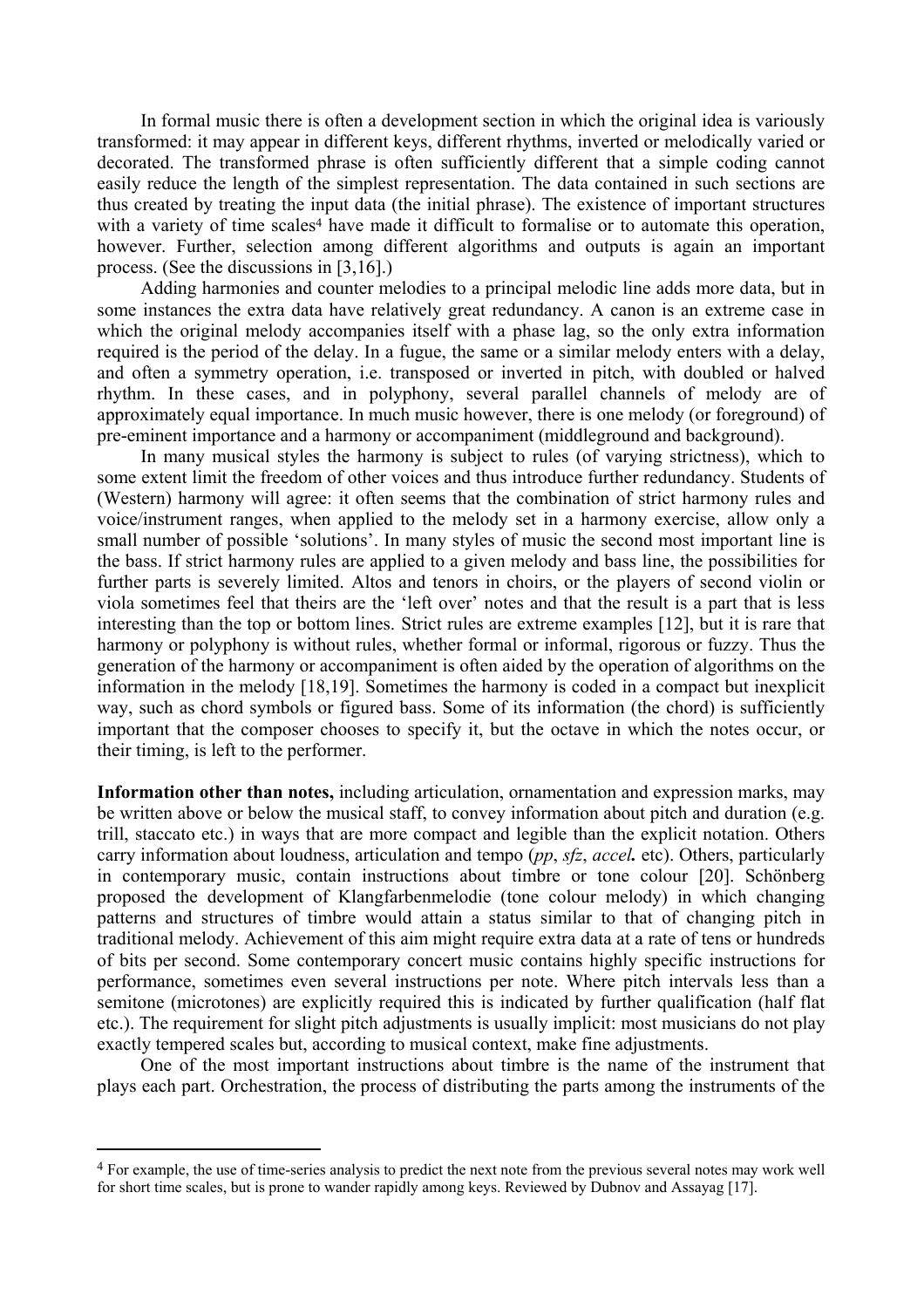orchestra, adds further information. However, there is a high redundancy because the same notes are played by many instruments (called doubling).

How many data are stored in an orchestral score? Stravinsky's "The Rite of Spring" [21] provides an example of high content: it is written for a large orchestra and often the parts are relatively independent. In some sections there are more than 40 distinct parts, although of course at any instant there is doubling of notes (Fig 1c). Coding just the notes of this score by sampling in time (*cf* Fig 2a) would require high transmission rates—over 100 kBaud—because of the complicated rhythms. Traditional coding (Fig 2b) is more economical, and requires only several thousand Baud[5.](#page-7-0)

So a transfer rate of up to several kBaud (equivalent to a few hundred words per second) is available to the conductor of such a work, from the score alone. Not all of this is discernible: if one player in a tutti failed to accent a note, or if the bass clarinet and second bassoon exchanged parts, this would probably pass unnoticed. When one is *not* conducting nor listening to a performance, there is no need to read a score in real time, and one may spend minutes reading carefully a single page of score, which is played in several seconds.

**The performer: information input and output.** Orchestral players usually read only one line, so they receive and process their written parts at rates of up to a few hundred bits per second. Other visual inputs come from the movements by other musicians, especially the conductor's baton and/or the leader's bow. Musicians hear the sound around them, and read the 'body language' of the conductor. This affects their processing of the written information. The interpretation of a dynamic instruction such as *forte* depends on the ensemble loudness at the time. Fine pitch adjustments depend on the prevailing pitch and harmonic context. Players also receive feedback from the interaction with the instrument of their hands, arms and mouths—but this is getting ahead of the logical order, in which the obvious next question is: how much information does the musician put out?

Some instruments have a binary digital component. In keyboard instruments, and in some percussion, the individual pitches are effectively a finite number of parallel pitch channels. In harpsichords and organs the keys are strictly digital: a key is either depressed or not, and the player's control of the loudness of that note is binary. Bach reportedly said (disingenuously) of his organ playing: "There is nothing remarkable about it. All you have to do is hit the right notes at the right time, and the instrument plays itself" [22]. The exact timing of the depressing and release of keys are analogue parameters of great importance in musical expression. In the piano, another analogue parameter is the momentum with which the hammer strikes the string. In percussion instruments there are the complications of the position, speed and angle of the strike. Most woodwind and brass instruments have keys and valves used almost always in a binary way: either depressed or not. This does not however restrict the pitch to discrete values because pitch is also controlled by the player's lips and air pressure. In orchestral string instruments, the pitch is controlled by a continuous parameter (position of the finger stopping the string or position of the slide) plus choice of string.

Phrasing and expression are largely supplied by performers. Consciously or unconsciously, musicians decide how to 'shape' the phrase. This includes varying the loudness and amount of vibrato of individual notes, and making slight adjustments to indicated durations. A note judged to be important might be given emphasis by increasing the loudness and vibrato, and by increasing its duration slightly beyond the indicated value. This is one notable—and valuable! difference between a performance by a musician and one by a music sequencer. To some extent these elements of interpretation are similar among musicians [23] and so they may, to that extent,

<span id="page-7-0"></span> $5$  The example cited is from rehearsal mark 11 in [21]. Demisemiquavers with triplets, quintuplets and septuplets at  $\blacksquare$  = 66 require sampling at 924 Hz. With 6 bits for pitch, the 31 parts require 172 kBaud. Using a code like Fig 2b, but with several more bits of articulation and expression marking, 200-300 notes per bar require several kBaud.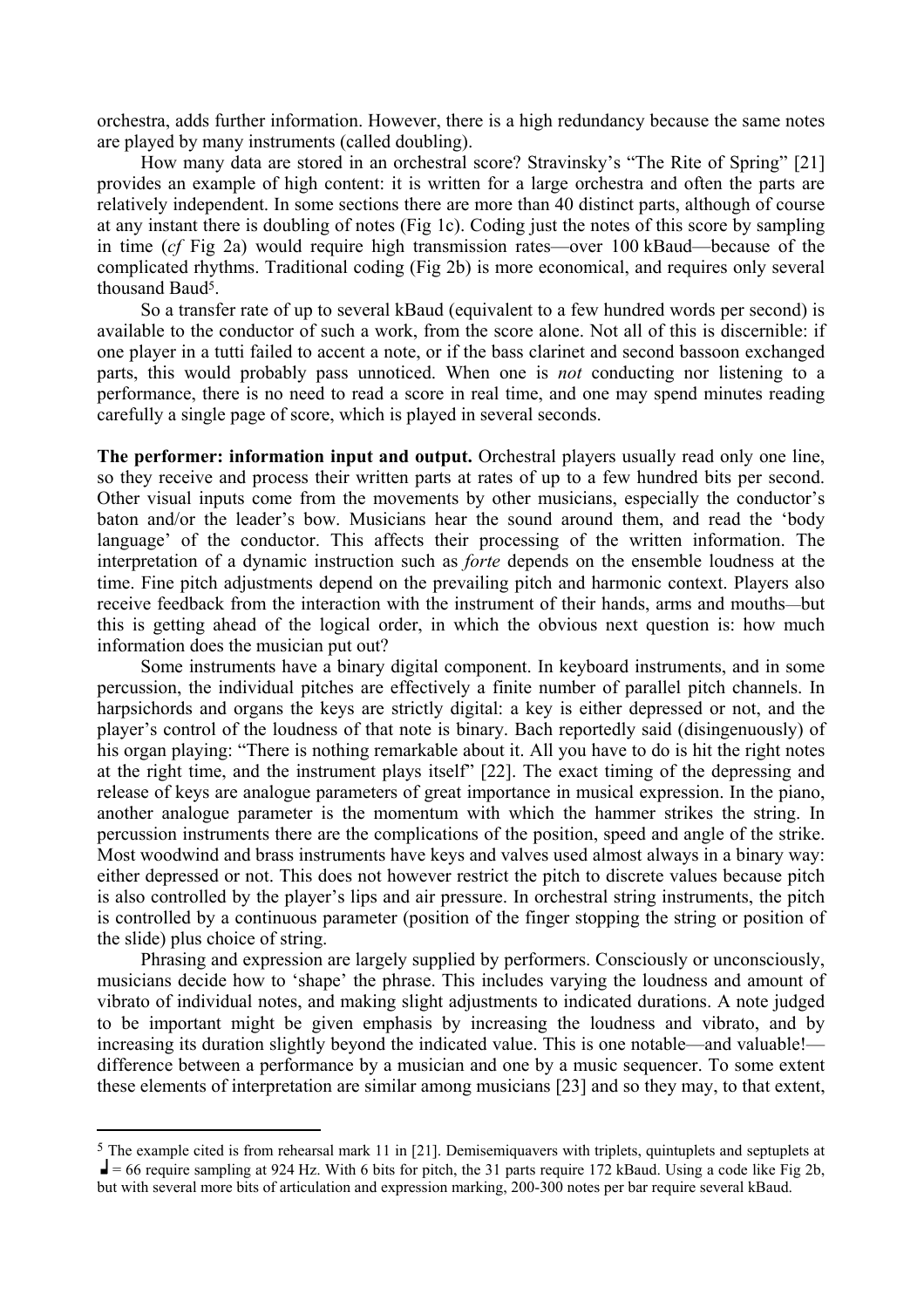<span id="page-8-0"></span>be codified. Acousticians Friberg, Sundberg and colleagues, in consultation with prominent musicians, have induced and formalised performance rules that add such elements of interpretation to a sequence representing written music [5,24,25]. Their software produces a 'performance' that is much more idiomatic and "musical" than that produced by an ordinary sequencer.

## **The instrument: input and output**.

Written music is an incomplete instruction set. To oversimplify, the individual musician reads at typically 100 Baud or less, and outputs timevarying control signals, which may have several times this rate. The instrument outputs an analogue signal. For most monophonic instruments the output spectrum is dominated by approximately harmonic components whose fundamental frequency determines the pitch. The pitch varies in time (with vibrato and with successive notes) and the amplitudes of the spectral components vary in time. The information required to encode this output depends on the fidelity and dynamic range required. It is at this stage that there is a great increase in the data required for encoding. If the performance is recorded on CD, then it results in the same enormous data transfer rate whether it be the intricate orchestration of 'The Rite of Spring' or one of the much simpler examples given above.





On many instruments, players control several interdependent analogue parameters connected with phrasing, such as vibrato, loudness, and variations in timing and intonation. Performers may also control several parameters that contribute to the timbre. In string instruments these include bow position, speed and force. In wind instruments they include air pressure, several aspects of embouchure (e.g. lip tension, jaw position, position of lips on reed) and the shape of the vocal tract. These parameters may be adjusted several times per second, and each may have several bits of precision. Together they may contribute up to a few hundred Baud.

The instrument, then, is where the data rate increases dramatically. But surely the instrument is not creating information? Rather, the instrument increases the redundancy—creates redundant data—by a large factor: one period of the note is very similar to the preceding one. This oversimplifies a little: two similar hypothetically identical performances by a player—or even by a music sequencer and synthesiser—will not produce the same waveform, but the differences are not information to be transmitted from composer and player to listener.

## **Transmission and Radiation**

In performance, instruments radiate sound into the air. These signals, plus background noise, are convoluted by the delays and multiple reflections of the performance venue. This extra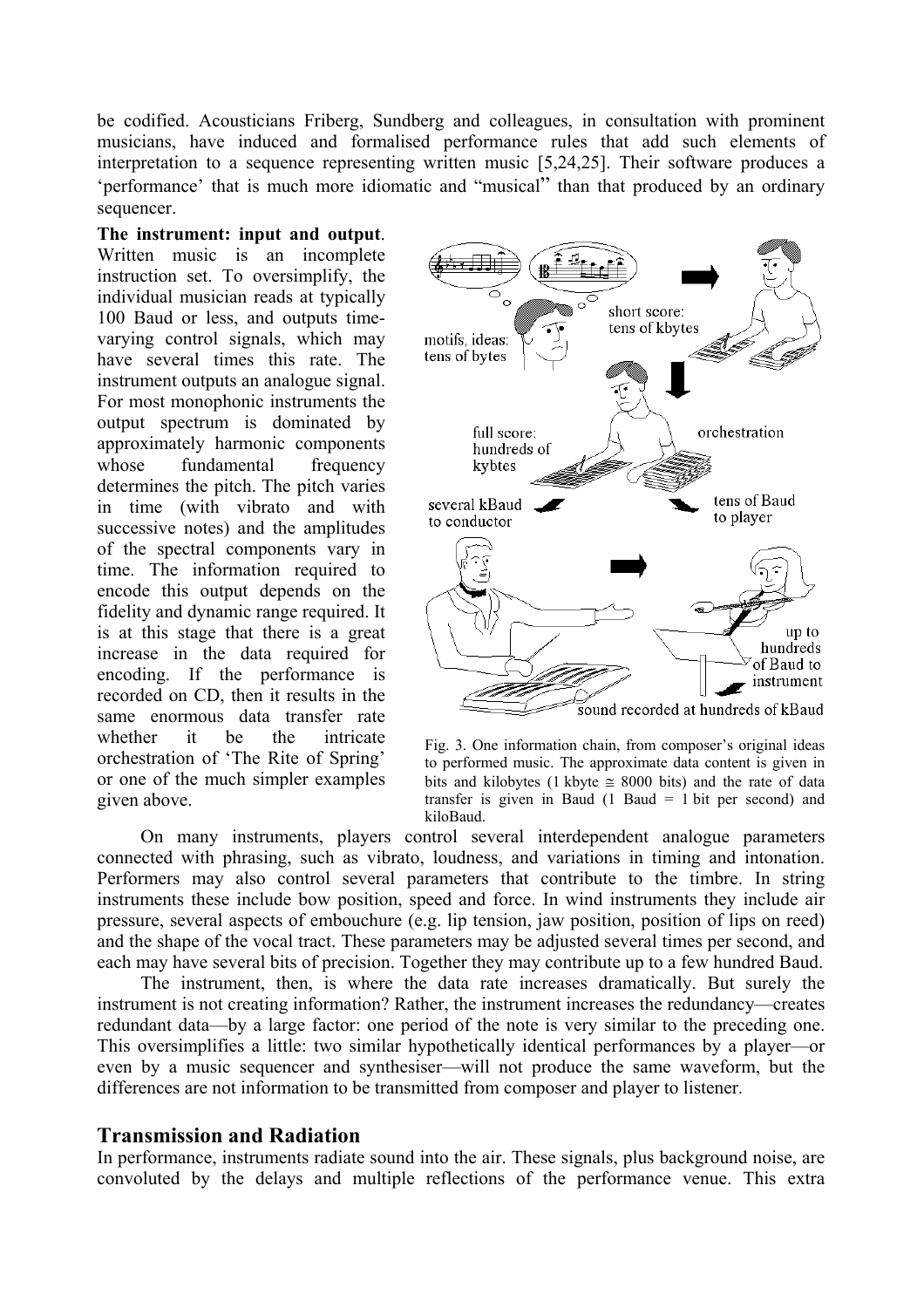information is recognised by listeners who can discern some details about the venue from listening to a recording—the difference between a cathedral and open air is an extreme example. This information contributes feedback to the conductor and players, who in general adapt their performance to the acoustic environment. For instance, they might play more quietly in a room with a low background noise and more slowly and more marcato in a room with a long reverberation time.

A performance creates a sound pressure field: the sound pressure p varies with position vector (**r**) and time (t). It would take a prodigious number of data to record such a field with a resolution in space and time corresponding to the half-wavelength and period of the highest audible frequencies (say 30 ms and 1 cm). Of course, the whole field is not sampled by a single listener, who receives just the sound pressure at each ear  $(p(r_1,t)$  and  $p(r_2,t)$ ), although the positions of the ears may vary in time as the listener moves his/her head. So each ear receives an analogue signal which, if the level of background noise is sufficiently low, may have the same dynamic and frequency range as the sum of the signals from the instruments. But this topic will be elaborated elsewhere at this conference.

We have now delivered to the ear the great data rate mentioned in the introduction. Because of the high signal redundancy, the information rate or algorithmic entropy rate is considerably lower, but still perhaps impressive. The information has been generated by mental processes of the composer and performers, which we may consider as algorithms—subtle and in many cases not understood—processing inputs from memory, education and culture. The instrument has turned this information into the radiated signal, which has been filtered and convolved by the acoustic environment. It's now time to follow the signal into the listener's head.

### **The analysis of information**

 $\overline{a}$ 

The outer and middle ear are, for our purposes, simply mechanical impedance transformers that overcome the mismatch between air and the cochlear fluid. The qualitative change occurs in the cochlea of the inner ear in which the input signal—single channel analog—is actively filtered, compressed and converted to parallel digital electrical signals in the auditory nerve.

Because of the position-dependent mechanical properties of the basilar membrane, pitch is in part coded by channel: only low frequency waves reach the apical end of the membrane, so nerve fibres from this region carry information about low frequencies. It is also partly coded in rate of firing, at low frequencies at least, because the hair cells are stimulated at the frequency of the motion[6.](#page-9-0) Signal amplitude is also partly coded by channel (some fibres only respond to large signals) and partly by (analog) signal firing rate: overall, larger stimuli produce higher firing rates. The minimum firing rate is not however zero: most neurones have a 'background firing rate'—a rate at which they fire in the absence of any signal. This makes a neuron capable of carrying a "negative" signal: if the cell is inhibited by a neighbour, its firing rate falls below the background rate. Lateral inhibition among neighbouring cells is useful in amplifying small simultaneous differences. Nerves also become less sensitive with continued stimulation, so a changing signal usually has a greater effect than a steady one. For more detail the reader is referred to reviews of perception and neurobiology [27,28,29,30,31,32].

Coding in the auditory nerve. The pulses in the nerve fibres, called action potentials<sup>7</sup>, are binary—either the stimulus is strong enough produce an action potential, which travels along the nerve fibre, or else nothing happens. As in electronics, the advantage of digital signals is their

<span id="page-9-0"></span><sup>6</sup> Experiments with implanted electrodes show that, at low stimulation rates, perceived pitch depends approximately logarithmically on the stimulation rate but also linearly on the electrode position [26].

<span id="page-9-1"></span><sup>&</sup>lt;sup>7</sup> The voltage inside biological cells is usually tens of mV negative. When nerve cells are stimulated (by briefly making their membrane "insulation" leaky), the internal voltage rises ~100 mV before returning to the resting value.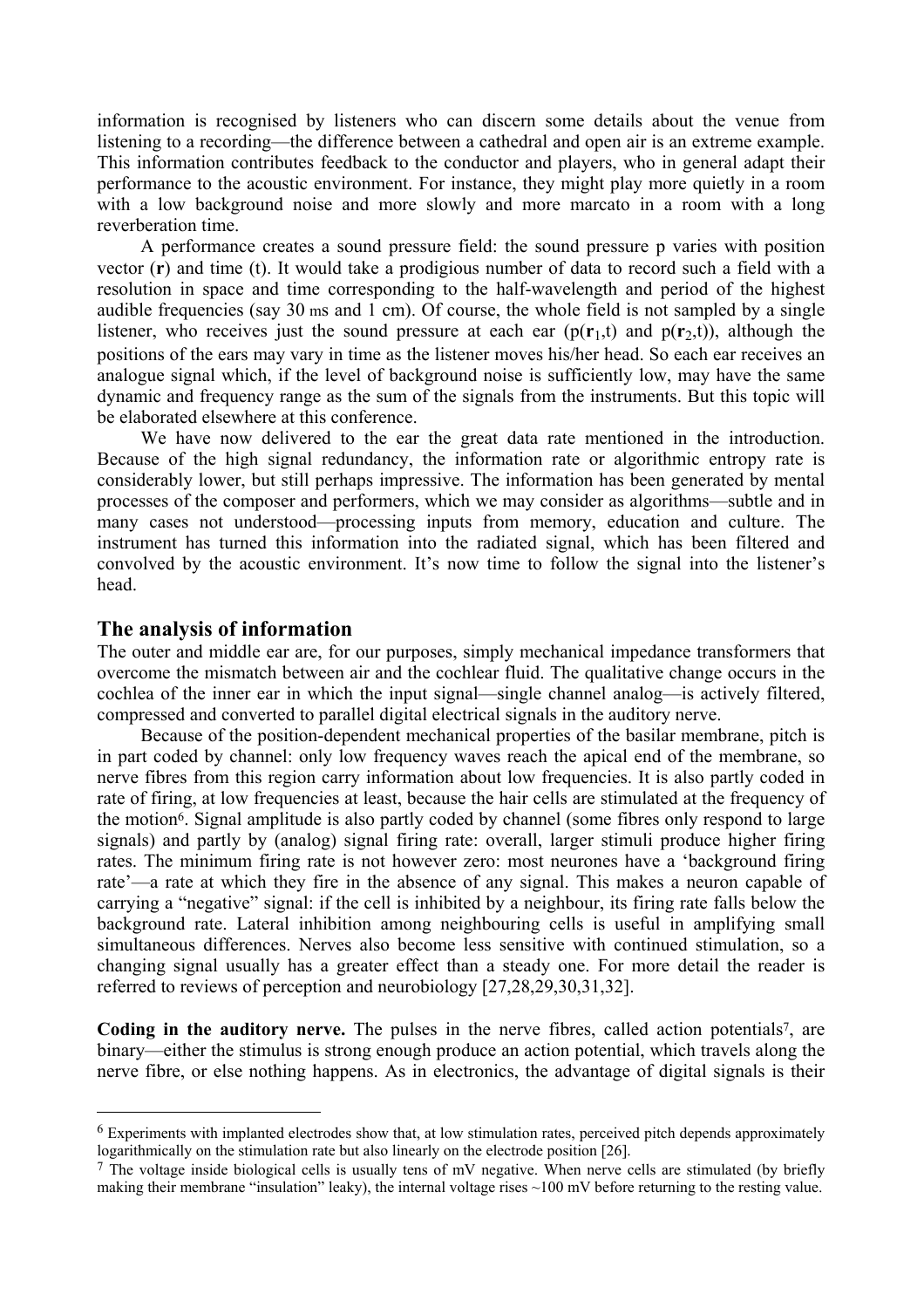immunity to noise and distortion. Nerve fibres are very lossy coaxial cables, so an unamplified signal is substantially lost after transmission of a few millimetres. Many stages of amplification and pulse shaping are conducted by the nerve membrane where it is exposed at the nodes of Ranvier. Even if biology had highly linear, low-noise amplifiers to compensate this loss, there are so many amplification stages that the resultant noise would dominate the signal.

What is the data transfer rate at this stage? There are about 30,000 nerve fibres or channels, each capable of transmitting a few hundred action potentials per second. If the coding were strictly digital, the data transfer rate would surpass that of a CD. The practical rate is much less, because of redundancy: in part because nearby fibres carry highly correlated signals. Not much is known about human audition at this level: the next level of experimental observation comes from psychophysics, and so includes integration and sampling at higher levels.

Effects including the active filtering in the basilar membrane give rise to the masking of weak signals by strong signals in nearby frequency bands. The critical bandwidth for masking is typically quoted as 1/3 octave, which, over about 10 octaves, gives about 30 critical bands so, instead of 30,000 channels, perception involves only of the order of 30. For an unmasked tone, the just noticeable difference (JND) in sound level is about 1 dB. Over a short term dynamic range of 60 dB, this gives about 60 perceptible loudness levels (requiring 6 bits). The JND for frequency may be as small as tenths of a percent for sustained signals, but in our calculation the maximum frequency resolution is limited over most of the range by the temporal sampling rate. The greatest perceptual resolution in time is a few tens of milliseconds. At this rate, the number of different frequency percepts is about 1000 (10 bits). So there are about 16 bits, sampled at up to 30 times per second, in 30 channels. The product gives data transmission rate of 16 kBaud: a considerable overestimate because the JNDs increase towards the ends of the frequency range and as sampling rate and number of simultaneous stimuli increases<sup>8</sup>. Whatever the actual maximum rate, to achieve it would require a signal that, at the perceptual level, had no redundancy or order: a signal that sounded random. Not music.

**Processing—sorting into notes**. It is easier to perceive notes (which usually include several or many separate frequency components) than to perceive the individual frequency components of its spectrum. With practice and careful listening, one can distinguish some spectral components in notes in some circumstances<sup>9</sup>. That naïve listeners rarely do so suggests that we have either a very well-learned or an inbuilt mechanism for combining the various components of a note together and perceiving it as a whole. This capacity is partly explained in terms of two general properties attributed to the nervous system: that change is more noticeable than lack of change, and that things that change in the same way are often grouped together. Consider a note comprising several harmonics: if the pitch of the note changes (either melodically or due to vibrato), then the pitches of all its components change in exact proportion; if the loudness changes, then the loudness of the harmonics also changes. Evidently we possess signal processors that group these separate, but similarly changing elements together and identify them as a single note. Instrumental and operatic soloists make use of vibrato to make their notes identifiable against the sound of the orchestra<sup>10</sup>.

The system works especially well for notes whose spectral components are approximately harmonic, which we identify as having a definite pitch. This capacity may have been important in the evolution of human audition. Many human vocal sounds (the vowels in speech, but also

<span id="page-10-0"></span><sup>8</sup> There are further complications such as feedback loops and other control signals which come "downwards" from the brain to the ear, and these affect the "upwards" signals to the brain [33].

<span id="page-10-1"></span><sup>9</sup> Or, conversely, a small number of harmonics may be made sufficiently louder than the rest that they can be identified as separate notes, as in harmonic singing.

<span id="page-10-2"></span><sup>&</sup>lt;sup>10</sup> This effect is especially useful if some of the harmonics of the soloist occur in a frequency range where the accompanying sounds have relatively low level - if we can hear one component clearly, it seems that we can track other components which have the same vibrato and phrasing.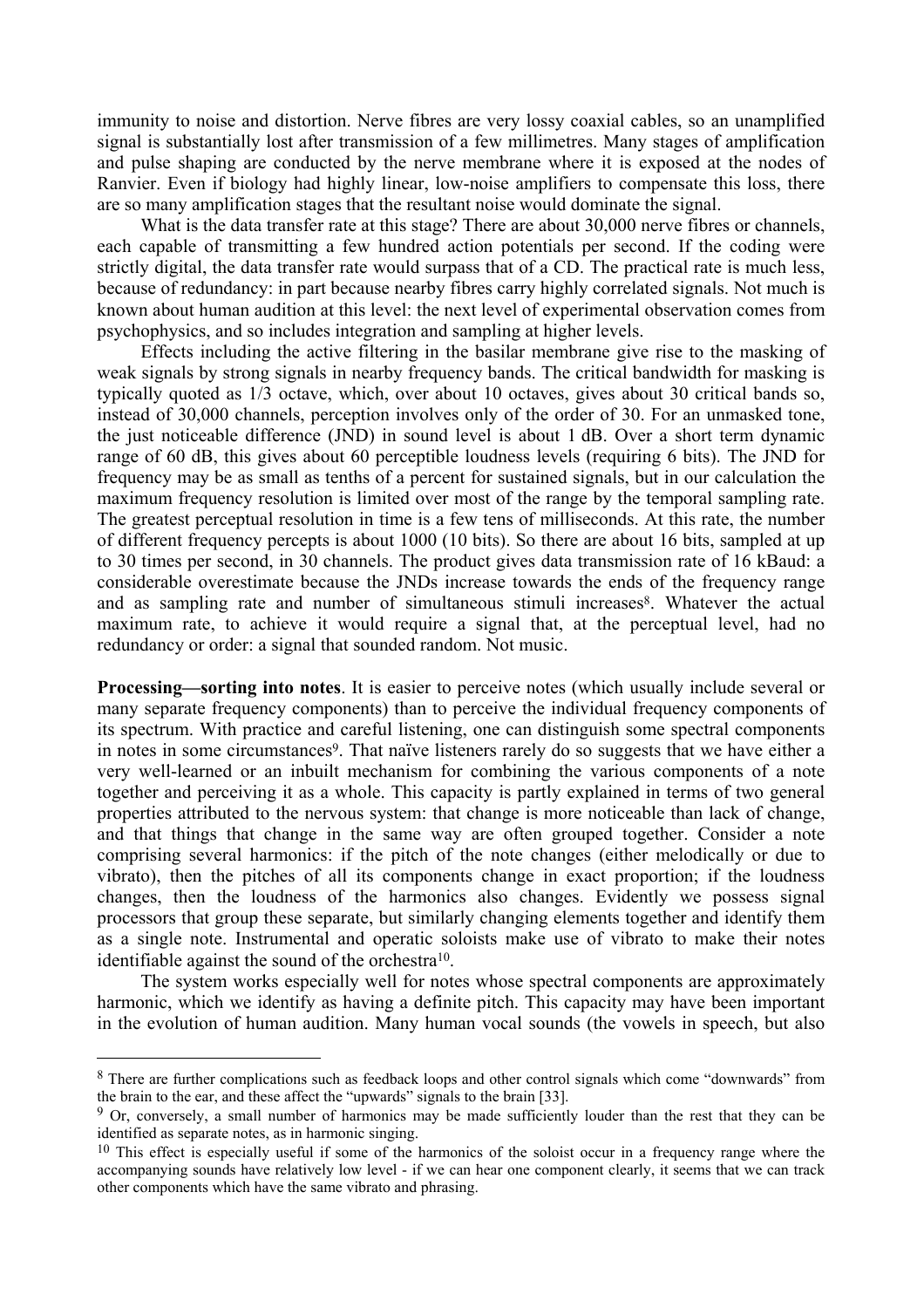inarticulate cries and screams whether sung or spoken) have at any instant a definite pitch and spectral components which fall in the harmonic series. It is likely that we have evolved hard- and soft-ware capable of identifying vocalised sounds among other sounds that do not have harmonic structure, such as wind noise. The system works so well that we hear missing fundamentals and Tartini tones.

**Analysis in time.** The shortest time scale of interest in music is the period of the vibration. This ranges from about 50 microsecond to 50 ms. For low pitches, the auditory nerve carries some information about pressure variation on this time scale, but while we are aware of pitch, we are rarely aware of the variation in pressure that gives rise to that pitch $11$ .

The next time scale is that of transients. When an instrument begins to play a note, there is a short time (tens of milliseconds) over which the amplitudes of the various components vary considerably before 'settling down' to establish a relatively unvarying spectrum. These transients are so important to the timbre of a note that different wind instruments are readily confused if the initial and final transients are removed [34]. Transients in musical notes are analogous to plosive consonants (d, t, g, k, b, p) in speech or singing. In both cases we are capable of concentrating and hearing them with some clarity, but under most circumstances these details are analysed subconsciously.

The third time scale (several tens of milliseconds and longer) is that of notes [35,36]. It is at this level that we sense pitch and timing: the basic elements of melody. With little concentration, we can readily be conscious of the rhythm and the pitch, and also of the timbre of the instrument playing it. It is, however, difficult to introspect much beyond this: although our ears and their associated low level processing have coded the various component frequencies and how they vary on the scale of tens of milliseconds, we are usually aware of the signal at a higher level: that of pitches, rhythms and timbres.

A changing signal is less redundant than a constant one, and our senses reflect this. After a while we no longer notice the sound of the wind, the weight of our clothes, the strange colour of artificial lighting; but we do notice sudden changes in them (changes over time). Similarly we notice sharp boundaries in a visual image rather than a gradual change between two colours or shades (changes in space or channel). Changes in time are enhanced by the property of nerves to fire more rapidly when first excited than they do during a steady stimulus. Differences in space or channel number are enhanced by neural circuits that effectively subtract the signals from adjacent nerves (using lateral inhibition) [37].

Pitch sensitivity provides a good example. A single note without vibrato is a steady signal, which is probably carried at all times by the same nerve fibres. A note with vibrato is a varying signal, which is probably carried at different times by different nerve fibres. Vibrato makes notes seem louder, and also makes it easier to identify a single instrument in an ensemble. Timing sensitivity provides another example. We are usually less conscious of the duration and end of the note than the beginning: a variation in the timing of the end of each note is noticed as a change in articulation—some notes more staccato than others; a variation in the timing of the beginning is noticed as a variation in the rhythm, and is more noticeable.

**Symmetries: the ear and the instrument**. In this sense, our ears and their associated low level processing perform a role that is the reverse of that of the instrument: the player controls the note's pitch, duration and often the timbre; the instrument converts the player's partly digital, partly analogue parallel signal into a complicated vibration, or equivalently a set of simple (usually harmonic) vibrations in a mechanical oscillator (string or air column). These vibrations,

<span id="page-11-0"></span><sup>&</sup>lt;sup>11</sup> A contrabassoon can play  $Bb_0$  at 29 Hz. When this note is played loudly, we can just detect a periodic variation as the reed opens and closes 29 times per second. Most of the sound we hear, however, is in the higher harmonics rather than the fundamental.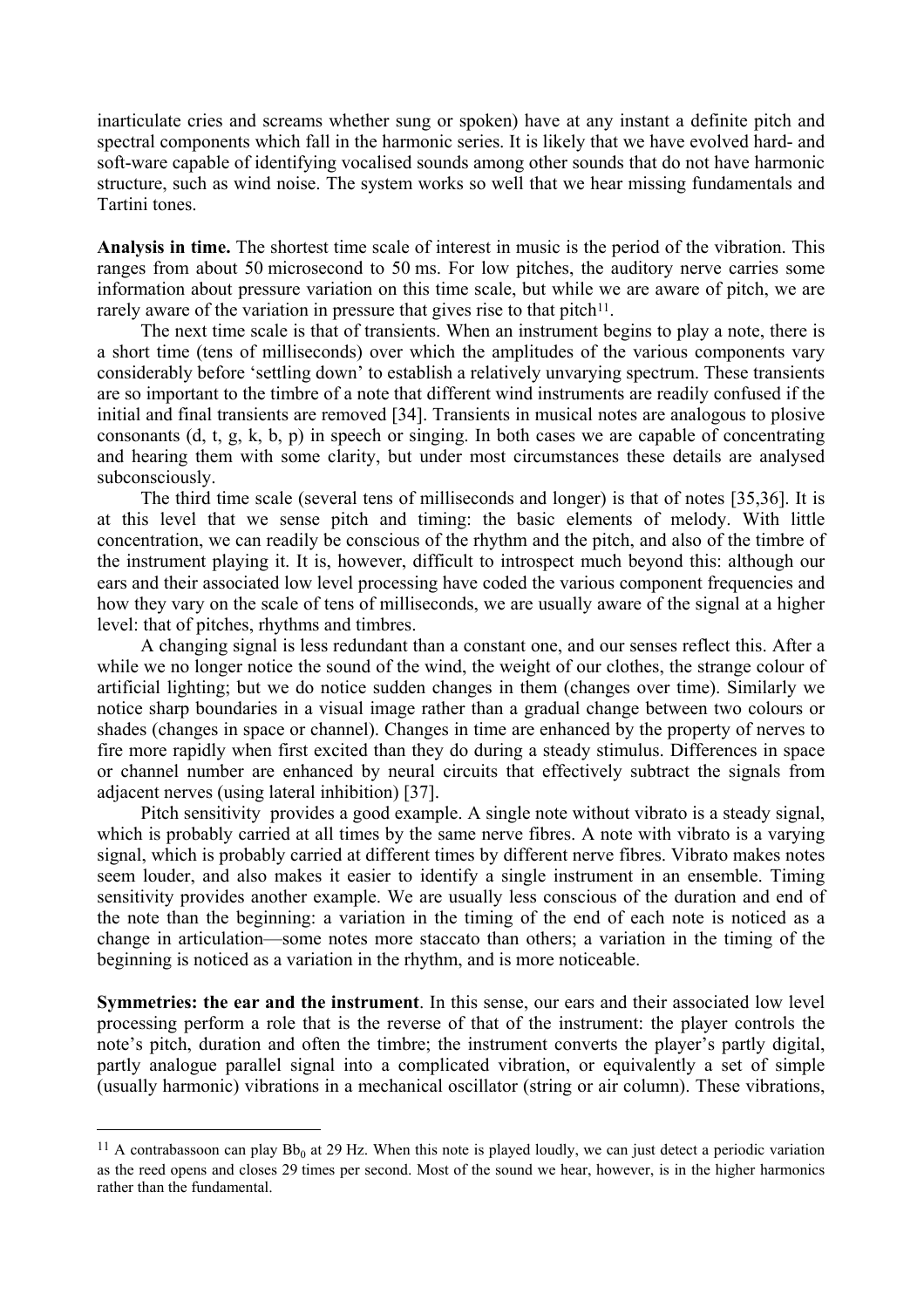often via an impedance transformer (bridge and body of string instruments, bells of brass instruments) cause a pressure wave that is a single analogue signal: p(t).

The ear receives the wave  $p(t)$  and, via an impedance transformer (the middle ear) causes a complicated vibration, or equivalently a set of simple, often harmonic, vibrations in a mechanical oscillator (the basilar membrane). These vibrations are sensed, processed and we perceive the note's timing, pitch, duration and timbre.

The perception of notes is subject to categorisation (*ie* digitisation): when fine differences in pitch are presented, listeners, especially those with musical training, tend to sort them into the discrete notes in a scale [38]. Thus the perception of pitch is partly digital and partly analogue we perceive a note, but may remark that it was a little sharp or flat.

**More symmetries: the listener and the composer.** On timescales larger than those discussed above, listeners are capable of perceiving structures and features in music: they may identify (whether consciously or otherwise) themes, harmonies, orchestration etc. This article gives no more than some pointers to research in this area. Sloboda [3] compares the analysis of linguistic structure by Chomsky with the analysis of musical structure by Schenker, which uses hierarchies of note groupings and their functions. Some seem general, while others are specific to certain cultures. One way of studying this level of structure is by proposing plausible models and comparing their performance with that of human subjects [39-41].

These processes complete the communication symmetry. To the extent that the listener hears melodic patterns, repeats and transformations of thematic material, s/he reverses the process of composition and may leave the concert hall humming the themes or ideas that began the whole process.

The information transmitted between the minds of composer and listener may differ in detail, but the coding is physiologically similar in the two minds, in that it involves many parallel digital signals in neurones. Between the two, however, the information passes through a coding totally foreign to the operation of the brain—a data-rich, serial, analogue signal. The interpreters for this foreign signal are the musical instrument and the ear, whose symmetry is discussed above. The performing musicians direct and supervise translation at one end. The listener has an interpretive role that may be the converse of those of player and composer, depending on training and attitude. A discussion of this is beyond our current aim.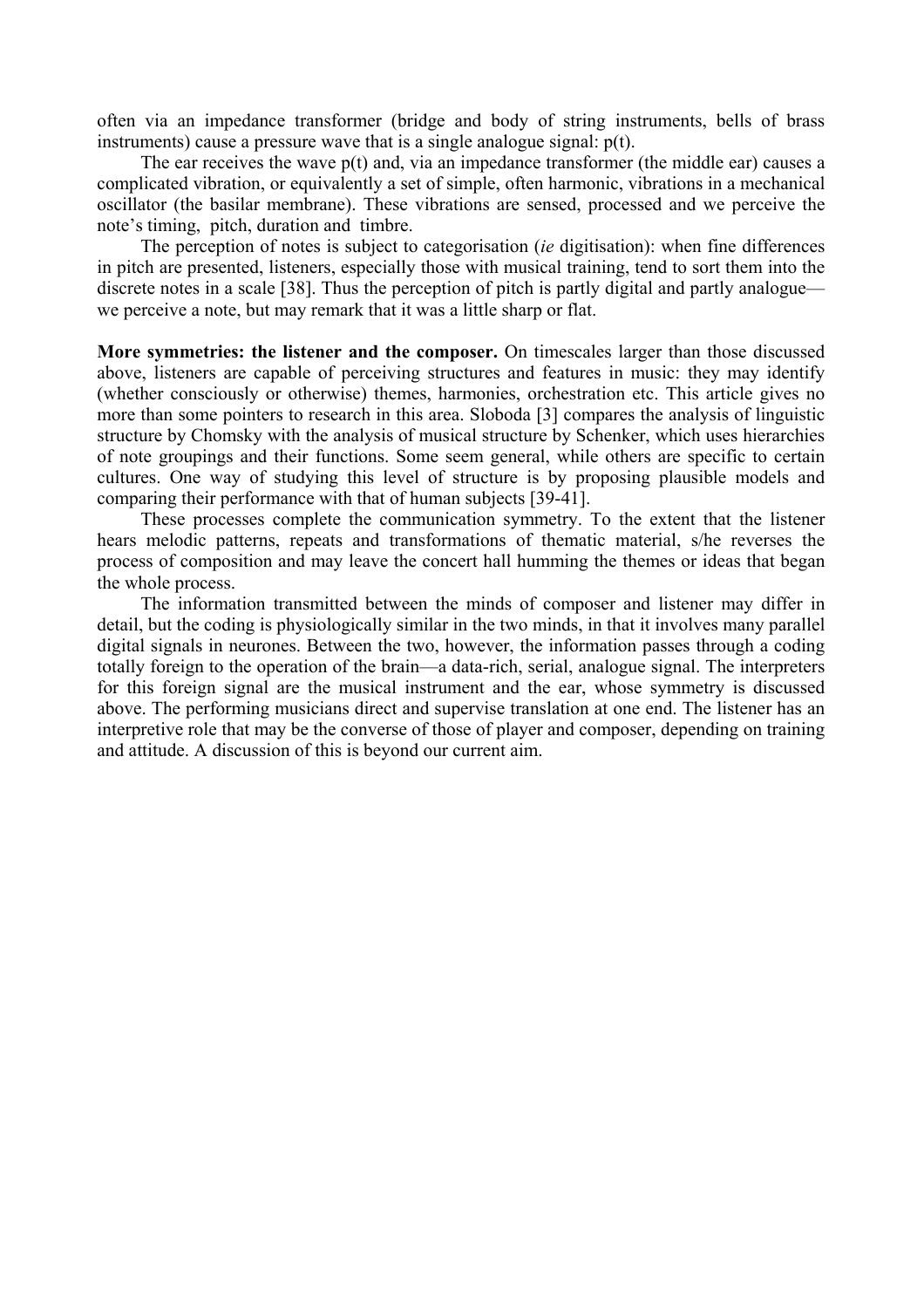## **Musical communication**

To a communications engineer, music might seem inefficient and unreliable. Different listeners may extract different messages from the same signal. Listeners may differ with the composer over the question "what is it about?" This does not mean, of course, that it is without meaning or value: the signal is rich in information often input by different people (composer, performers, conductor) so it is not surprising that different people extract different subsets of that information, or interpret it differently. To quote Aaron Copland: "'Is there a meaning to music?' My answer to that would be, 'Yes'. And 'Can you state in so many words what the meaning is?' My answer to that would be, 'No'." [42]. Researchers are however quantifying aspects of the meaning. Schubert [43], for instance, measures emotional responses to music in a two-parameter space and finds reasonably consisted responses, with a resolution of a few bits in each direction and a time resolution of seconds. This gives a Baud rate not far below that of text being read.

 In the context of musical enjoyment, the processes of encoding and decoding may be at least as important as any part of the communication. But why do we so enjoy this encoding and decoding? Why have we evolved the capacity for this sophisticated, complicated but imprecise method of communication of abstract ideas? Does musical ability confer survival advantages on individuals possessing it? Why can such abstract communication have powerful emotional effects? These questions are invitations for speculation, but it is interesting to look at them with regard to information coding.

**Music and speech.** The physiological hardware used for listening to music and speech is the same, and some of the software may be shared too. Most speech sounds involve vibration of the vocal folds. The time scale of these vibrations is shorter than that of nerve or muscle response, so any given vibration is very similar to its predecessor, so the sound produced is quasi-periodic. It follows that these speech sounds (as well as screams, cries, and moans) have harmonic spectra. The ability to discern a set of harmonic frequency components as an entity, and to track simultaneous changes in that set, is an ability to discern one voice or cry from background sound. It is also much of the ability to follow a melody.

However, the signal codings of speech and music are different. Oversimplifying for the sake of the argument, we could say that they are almost complementary, especially with regard to digitisation. Speech coding is digital in that it uses a discrete set of speech sounds (phonemes). In alphabetic languages, (a subset of) these are all that is recorded, as letters, in the text or transcribed form. Further, they are digitised in perception (*ie* they are perceived categorically [44]). Phonemes are encoded by features of the sound spectrum (formants and formant trajectories) and by transients. But in music transients (especially the way notes start) and features of the spectrum are together what we call timbre. Most of the 'text' of music is notes: digital representation of pitch and timing. These are also perceived digitally (categorically) in music [38]. In speech, however, these features are prosody and (except in tonal languages such as Mandarin and Thai) they are analog variables, which are not notated. So the texts of music and speech use the acoustical features and digitisation in almost complementary ways, as the table shows. I discuss this in greater detail elsewhere [45].

**Why music?** The capacity to communicate using sound, whether by speech or more primitive articulations, may have been sufficiently important to select for a suitable capacity for sound analysis. This explains (at the evolutionary level) why we have the mechanisms that we use for analysing music. But why do we so use those mechanisms? Why do parents sing to infants? Why do we like and make music? Perhaps signal processing is part of the answer.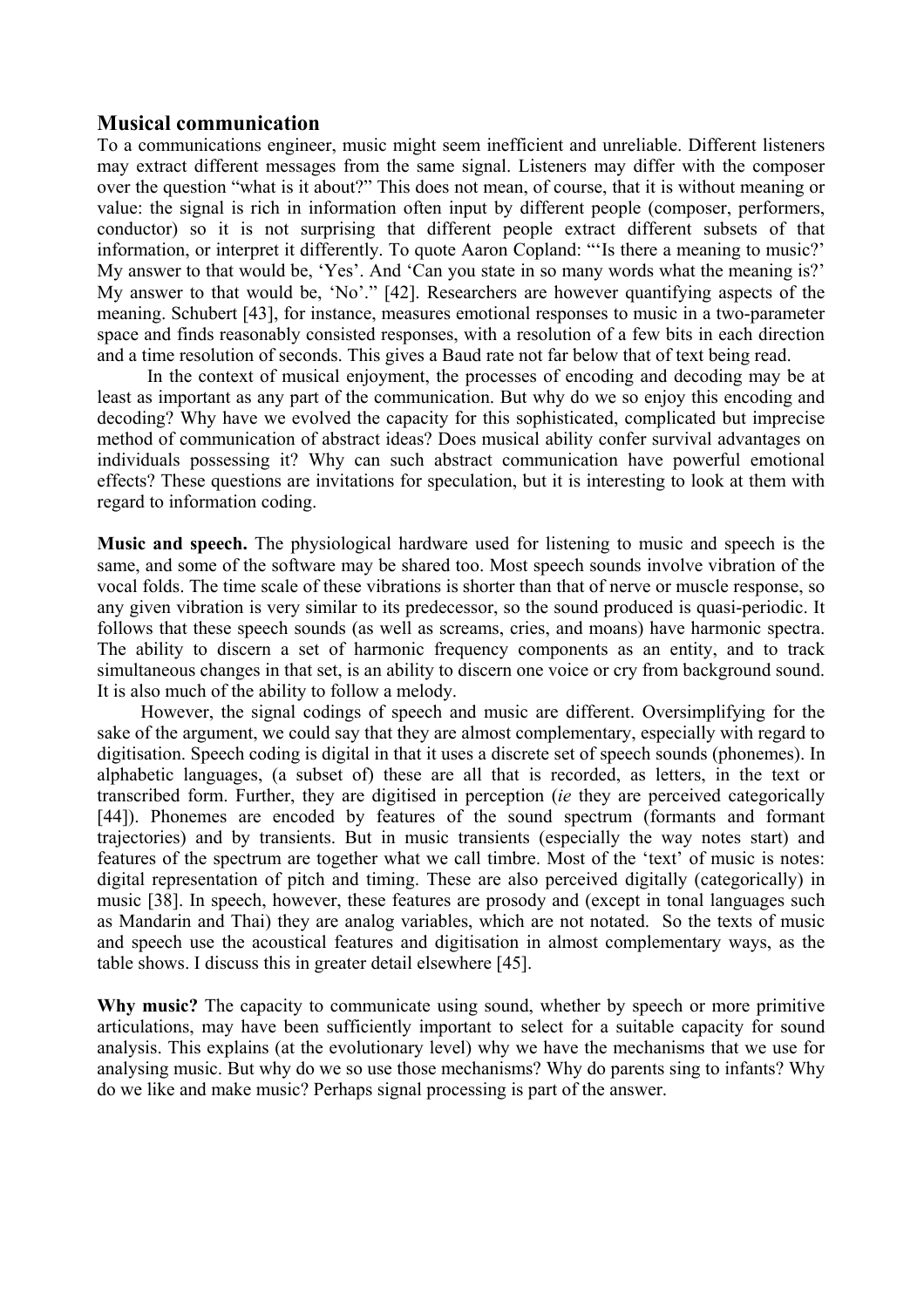| <b>Acoustical feature</b><br>Fundamental frequency<br>(when quasi periodic) | <b>Music</b><br>pitch component of melody<br>categorised<br>notated<br>precision possible | <b>Speech</b><br>pitch component of prosody<br>not categorised<br>not notated<br>variability common |
|-----------------------------------------------------------------------------|-------------------------------------------------------------------------------------------|-----------------------------------------------------------------------------------------------------|
| Temporal regularities<br>and quantisation on a<br>longer time scale         | <i>rhythmic component of melody</i><br>categorised<br>notated<br>precision possible       | <i>rhythmic component of prosody</i><br>not categorised<br>not notated<br>variability common        |
| Short silences                                                              | <i>articulation</i><br>sometimes notated                                                  | parts of plosive phonemes<br>implicitly notated                                                     |
| Steady formants                                                             | components of instrumental timbre<br>not notated<br>not categorised per se                | components of sustained phonemes<br>notated<br>categorised                                          |
| Varying formants                                                            | not widely used                                                                           | components of plosive phonemes<br>categorised<br>notated                                            |
| Transient spectral details                                                  | components of timbre<br>not categorised<br>sometimes notated                              | components of consonants<br>categorised<br>notated                                                  |

**Table 1:** Acoustical features of music and speech signals show complementary coding. (Reproduced from [45].)

Those who write or use automatic speech recognition know that it is difficult to extract the spectral features, envelope and pitch that carry information in both speech and music, especially in the presence of background noise. In some cases, however, it may be easier in some music. An unaccompanied melody, sung or played by a single instrument, has frequencies that are usually stable during a note, compared with the rapid, continuous (*ie* analogue) pitch changes in speech. Rhythms are also more regular in music than in speech. In instrumental music and in vocalise, the spectral features change less, and in a more regular way, than they do speech. When we sing to babies [46] are we using the reductionist method to teach them how to listen, developing the skills necessary to understand speech?

Could music be a game for the ear? Games are often described as models of social behaviour, that develop useful mental and physical skills. Games develop reflexes, co-ordination and muscular strength that may confer evolutionary advantages. Intellectual and socialising games develop skills that could also confer survival or mating advantages. If speech and signal processing skills enhanced our ancestors' chances of survival or mating, the game of music may have been selected, whether it were transferred between generations by genetics or culture.

The basic skills of sound analysis are subtle and beyond introspection, but that is true of many games: we are no more conscious of how we analyse sounds than we are of the muscles we used to catch a ball. What we do with these skills is sometimes elaborate, but that is also true of games such as cricket and chess. In games and in music, our enjoyment of neurological exercise and challenges seems to require successively more complicated games as our capacities develop.

Speech carries the meaning of the words spoken, but it also carries information in the way in which the words are spoken. The rhythms and tempi, subtle pauses and variations in articulation and loudness, the overall register and the changing pitch—all carry information. Information of this latter type gives subtle shades to the meaning conveyed by the words, and it often tells of the speaker's emotional state. The ability to convey this information distinguishes a good actor from someone who just reads the words. Music also carries expressive information in subtle variations in rhythm and phrasing [24,47], coded in a comparable way [48].

However, the main vehicle for affective information in speech is prosody. These features, completely omitted in the text of speech, are the dominant features of music, whereas the features used to encode the explicit information in speech are used, in music, for timbre and are often varied little. I end by inviting the reader to wonder, as I do, whether this may one of the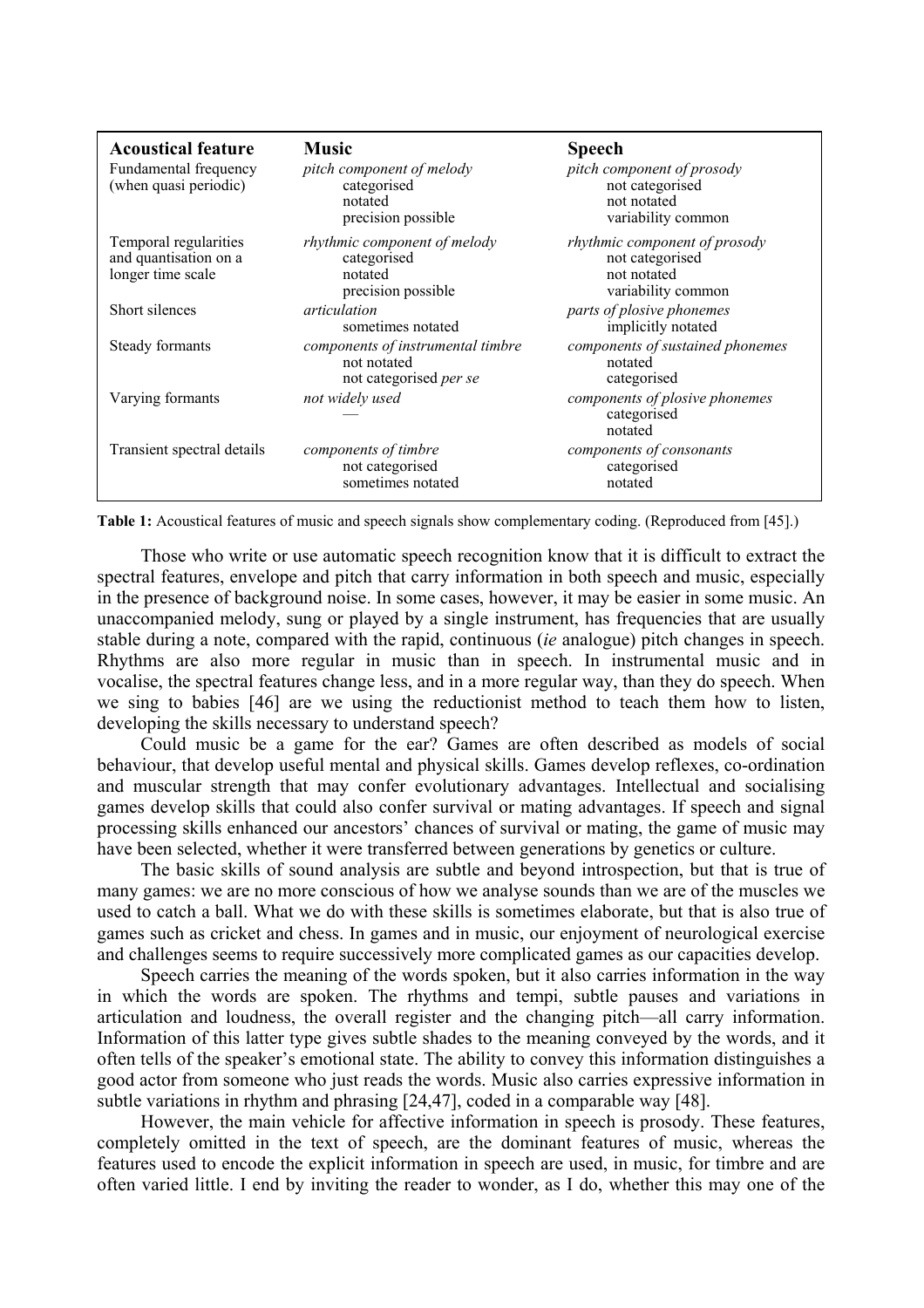reasons for the attraction and emotional power of music, this peculiarly coded, abstract method of communication.

**Acknowledgment**. I thank Sten Ternström and Emery Schubert for helpful comments.

#### **References**

- 1. Kolmogorov, A.N. "Three approaches to the definition of the concept "amount of information"." (1965) Problemy Peredachi Informatsii, **1**, 3-11 (Russian, cited by Chaitin, *ibid.*)
- 2. Chaitin, G.J. "Information, Randomness and Incompleteness". (World Science, Singapore, 1987).
- 3. Sloboda, J. "The Musical Mind" Oxford: Clarendon Press, (1985).
- 4. Garnett, G. "Music, Signals, and Representations: a Survey" in "Representations of Musical Signals", de Poli, Piccialii and Roads, eds., (MIT Press, Cambridge Mass, 1991)
- 5. Sundberg, J. "Musical performance: a synthesis-by-rule approach". Computer Music J. **7**, 37-43 (1987).
- 6. Friberg, A. "Generative rules for music performance: a formal description of a rule system". Computer Music J., **15**, 49-55 (1991).
- 7. Schönberg, A. "Fundamentals of Musical Composition" (Faber, London, 1967).
- 8. Schwanauer, S.M. and Levitt, D.A. eds. "Machine Models of Music", (MIT Press, Cambridge MA, 1993).
- 9. Cope, D. "Experiments in musical intelligence (EMI): non-linear linguistic-based composition", Interface, **18**, 117-139 (1989).
- 10. Smetanin, M. "Strange Attractions", (Sounds Australian, Sydney, 1990).
- 11. Wesley-Smith, M. "White Knight and Beaver". (Sounds Australian, Sydney, 1984).
- 12. Masson, C. "Nouveau Traité des Règles pour la Composition de la Musique" (1705). (Facsimile edition, Minkoff, Geneva, 1971).
- 13. Leibowitz, R. "Introduction à la musique de douze sons". (L'Arche, Paris, 1949)
- 14. Helmholtz, H.L.F. "On the Sensations of Tone as a Physiological Basis for the Theory of Music", (1877) English translation by A.J. Ellis, (Dover, N.Y. 1954).
- 15. Stravinsky, I "The Rite of Spring: sketches 1911-1913. Facsimile reproductions with commentary by R. Craft". (Boosey & Hawkes, London, 1969).
- 16. Dirst, M. and Weigend, A.S. "Baroque forecasting: on completing J.S. Bach's last fugue", in "Time Series Prediction: Forecasting the Future and Understanding the Past" A.S. Weigend and N.A. Gershenfeld, eds. (Addison-Wesley, Reading MA 1993).
- 17. Dubnov, S. and Assayag, G. "Universal pediction applied to stylistic music generation", in "Mathematics and Music" G.Assayag, H.G.Feichtinger and J.F.Rodrigues, eds. (Springer, Berlin, 2002).
- 18. Maxwell, H.J. "An expert system for harmonizing analysis of tonal music" in "Understanding Music with AI: Perspectives on Music Cognition" M. Balaban, K. Ebcioglu and O.Laske, eds.pp 335-353. (MIT Press, Cambridge, MA, 1992).
- 19. Hild, H., Feulner, J. and Menzel, W. "HARMONET: a neural net for harmonizing chorals in the style of J.S. Bach" in "Advances in Neural Information Proceessing Systems, J.E. Moody, S.J. Hanso and R.P. Lippman, eds, 4:267-274. Morgan Kauffman, San Mateao, CA (1992).
- 20. Stone, K. "Music Notation in the Twentieth Century". (Norton, New York, 1980).
- 21. Stravinsky, I. "The Rite of Spring" (1921). The example cited is from rehearsal mark 11 Boosey & Hawkes, London (1967).
- 22. Köhler, J.F. "Historia Scholarum Lipsiensium" (1776), quoted by David, H.T. and Mendel, A. "The Bach Reader", (Norton, NY, 1972)
- 23. Repp, B.H. "A constraint on the expressive timing of a melodic gesture: evidence from performance and aesthetic judgment", Music Perception, **10**, 22-242 (1992).
- 24. Sundberg, J. Fribert, A. and Fryden, L. "Threshold and preference quantities of rules for music performance", Music Perception, **9**, 71-92 (1991).
- 25. Juslin, P.N; Friberg, A., Bresin, R. "Toward a computational model of expression in music performance: The GERM model." Musicae Scientiae. Spec Issue, 2001-2002, 63-122 (2002).
- 26. Fearn, R. and Wolfe, J. "The relative importance of rate and place: experiments using pitch scaling techniques with cochlear implantees" Annals of Otology, Rhinology and Laryngology, 109, 51-53 (2000).
- 27. Barlow, H.B. in "Physics and mathematics of the nervous system" (Conrad, M, Güttinger, W. and Dal Cin, M., eds) (Springer-Verlag, Berlin, 1974).
- 28. Møller, A.R. "Auditory Physiology". (Academic, NY, 1983).
- 29. Fletcher, N.H. "The physical bases of perception", Interdisciplinary Sci. Rev., **9**, 6-13 (1984)
- 30. Kandel, E.R. and Schwartz, J.H. Principles of Neural Science, (Elsevier, 1985).
- 31. Altschuler, R.A., Bobbin, R.P., Clopton, B.M. and Hoffman, D.W. "Neurobiology of Hearing: the Central Auditory System". (Raven, NY, 1991).
- 32. Yates, G.K. "The Ear as an Acoustical Transducer", Acoustics Australia, **21**, 77-81 (1993).
- 33. Spangler, K.M. and Warr, W.B. "The descending auditory system" in "Neurobiology of Hearing" R.A. Altschuler et al, eds, pp 27-45, (Raven, NY, 1991).
- 34. Berger, K.W. Some factors in the recognition of timbre, J. Acoust. Soc. Am. **36**, 1888 (1963).
- 35. Warren, R.M., Gardner, D.A., Brubaker, B.S. and Bashford, J.A. "Melodic and nonmelodic sequences of tones: effects of duration on perception", Music Perception, **8**, 277-290 (1960).
- 36. Warren, R.M. "La perception des séquences acoustiques: intégration globale ou résolution temporelle?" *in* "Penser les Sons. Psychologie Cognitive de l'Audition" McAdams, S. and Bigand E., eds., Presses Universitaires de France (1994).